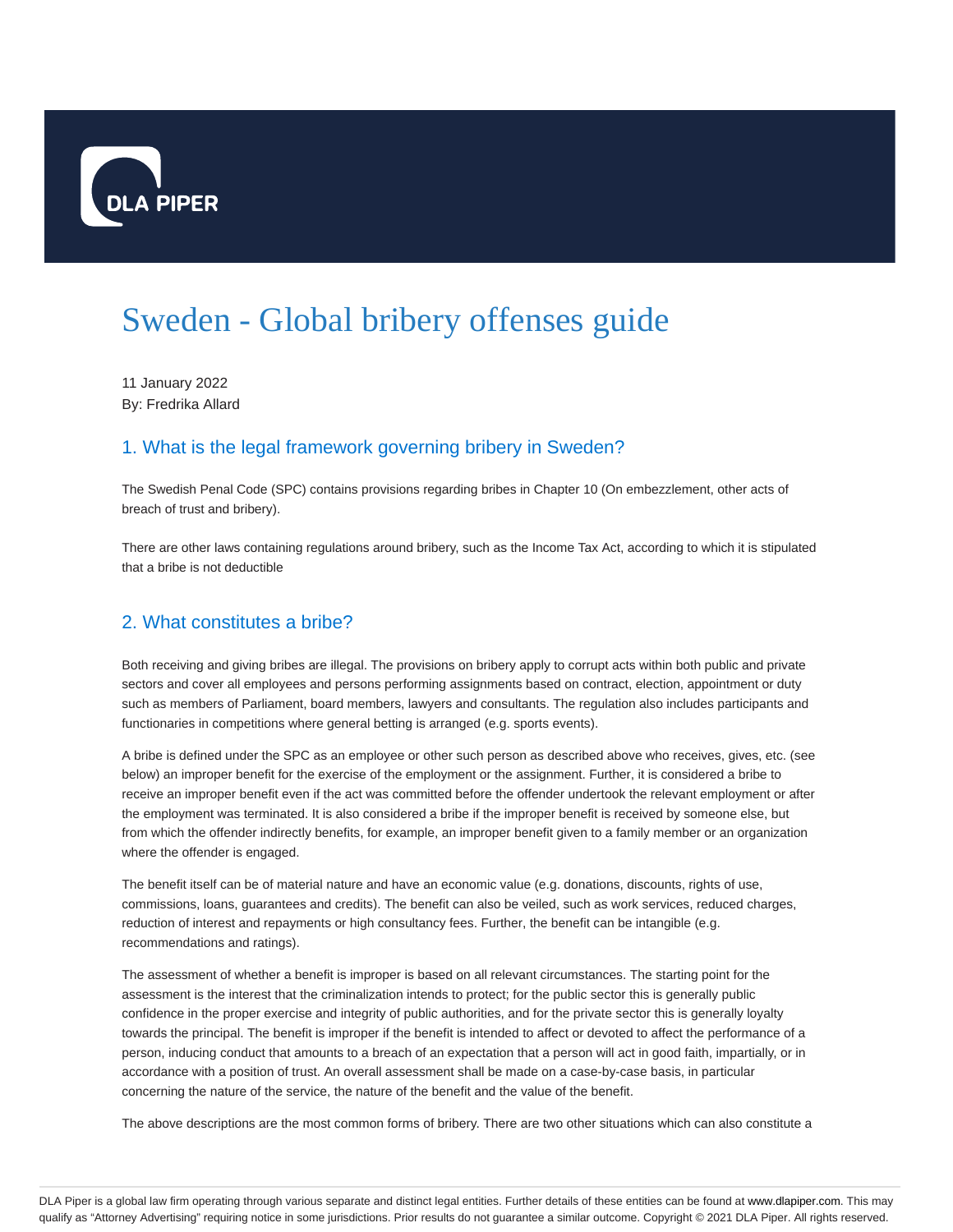bribe according to the SPC. Firstly, it is a bribe to influence another person's decision or action in the exercise of public authority or public procurement, or to make someone influence another person's decision or action in the exercise of authority or public procurement (trading in influence). Secondly, a bribe can be constituted by a trader who provides money or other assets to someone representing the trader in a particular matter (negligent financing of bribery).

#### 3. What are the principal offences under this legal framework?

- Receiving, accepting a promise regarding a bribe, or requesting a bribe (Chapter 10, section 5a of the Penal Code);
- giving, promising or offering a bribe (Chapter 10, section 5b of the Penal Code);
- trading in influence (Chapter 10, section 5d of the Penal Code); or
- negligent financing of bribery (Chapter 10, section 5e of the Penal Code).

#### 4. What is the jurisdictional reach of the legal framework?

The offense is considered universally applicable. Both Swedish and foreign employees and contractors are covered by the criminalization, for both private and public sectors.

If the act was committed abroad, the Swedish court generally has jurisdiction provided that, inter alia, dual criminality is at hand and certain criteria regarding the offender's nationality is met. The sentence cannot be stricter than prescribed by the other country's law. When making the assessment on whether the benefit is improper, the other country's law should to some extent be considered.

# 5. Who may be liable for bribery? (public officials, private individuals, legal entities etc.)

Individuals in both the private and public sector may be held liable for bribery.

Legal entities cannot be liable for bribery under Swedish law. Instead, the company's representatives may be held liable for bribery. However, the legal entity may be affected by other penalties, such as a corporate fine if the company, for example, has failed in its control of the company, or forfeiture of the benefit (i.e. property received) where the bribe or the value of the bribe is to be handed over to the state.

#### 6. Can a parent company be liable for its subsidiary's involvement in bribery?

A legal entity can in general not be held liable for bribery.

#### 7. Are facilitation payments (i.e. small payments to speed up routine governmental action) considered bribes?

Yes, provided they meet the criteria for constituting a bribe, facilitation payments are considered bribery, no matter how small the amount. There are no fixed value limits.

#### 8. Does the legal framework restrict political and charitable contributions?

A political or charitable contribution could be considered a bribe if it is given or received with the intention of inducing a person to act improperly, or as a reward for having done so, making the same assessment as described above.

A contribution for promoting the policy of a party as such is not considered improper.

It may be noted that, according to the Transparency in Financing of Parties Act (lag (2018:90) om insyn i finansiering av partier) political parties have an obligation to report which funds have been received and from whom. In addition, it is prohibited to receive anonymous financial contributions over a certain amount.

#### 9. Does the legal framework place restrictions on corporate hospitality?

The Penal Code does not contain any express provisions with regard to corporate hospitality. Any financial or other